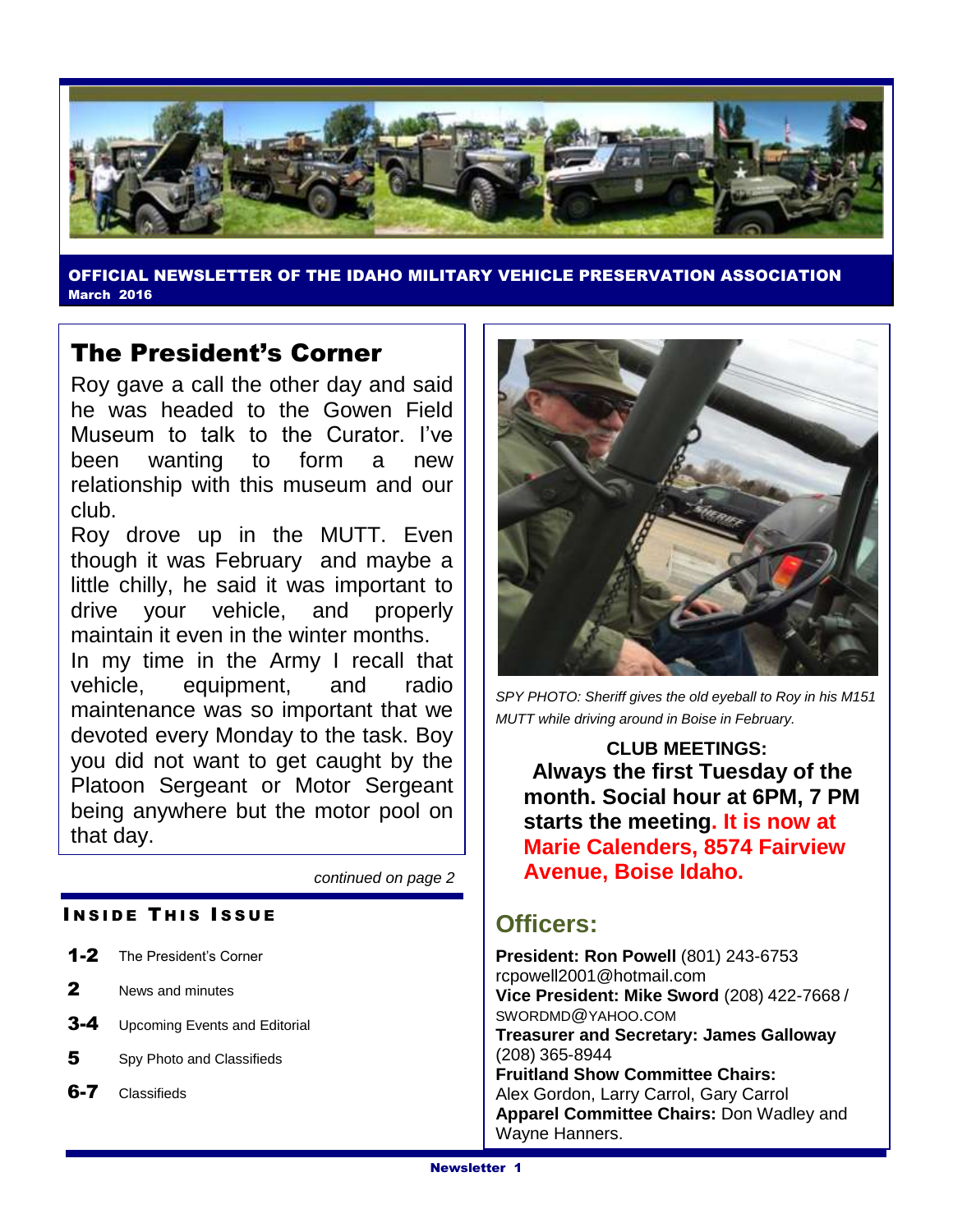That got me wondering if our members are enjoying a few winter "Mondays", and getting caught up on vehicle maintenance before we start to get busy this spring.

The Fruitland Show is coming up fast, and the agenda includes trail rides, mud pit, a convoy, and other activities. Needless to say your old iron probably needs some love before Spring. Get out the lube order, the technical manual, even the DA2404 inspection checklist.

This year is going to be great! We hope to do more with the Idaho Military History Museum, and we are already getting calls on static displays and events.

If you need help with yours, bring it over and we'll get right on it!  $\odot$ 

**By Ron P** ❖

## **February Club Minutes**

-16 members present.

-Treasurer gave a report on the budget, totals, expenditures, and a report on food spent on BBQ prior to meetings. -A brief was given by the Fruitland Show Committee. The club voted to approve a \$300 advertising budget for the show. The committee briefed their intention to attend and rent tables at a gun show in April. The Carrol brothers have lead, with Bruce and Ron volunteering to go sit at the table for a while. Can anyone else help?

-Club voted and the social roster (email, phone only) was distributed.

-Club voted to approve the expenditure of \$1500 on shirts; Don Wadley is

working with a vendor to get bids.

-Club voted to move the meetings to Marie Calenders Restaurant in Boise. -VP had no remarks.

-5 members expressed their intention to attend the next National Show in Calif.

## **The Fruitland Show committee**

We had a meeting with Alex Gordon on February 26<sup>th</sup>. Topics of discussion included:

-advertising plan; Carrol brothers have lead. They will also renovate the sign that is parked near the freeway.

-Ron will do a written plan

-Alex will prepare for the show, receive vendors, and provide leadership on some key events.

-James G volunteered to help with grounds preparation

-Carrol brothers volunteered to do the ground survey for vendors and run the gun show.

If you can help out with anything, please let us know. Follow up meetings on the Fruitland Show will be an hour and a half before the club meetings every month at Marie Calenders.

 $\frac{1}{2}$ 

## **Did you Know?!**

-That 2016 is the 75<sup>th</sup> anniversary of the Jeep? -On the IMVPA website we added a frequently asked questions section. Any input from members?

## QUOTES WORTH QUOTING

"I learned that pleasing everyone is impossible, but pissing everyone off is a piece of cake!"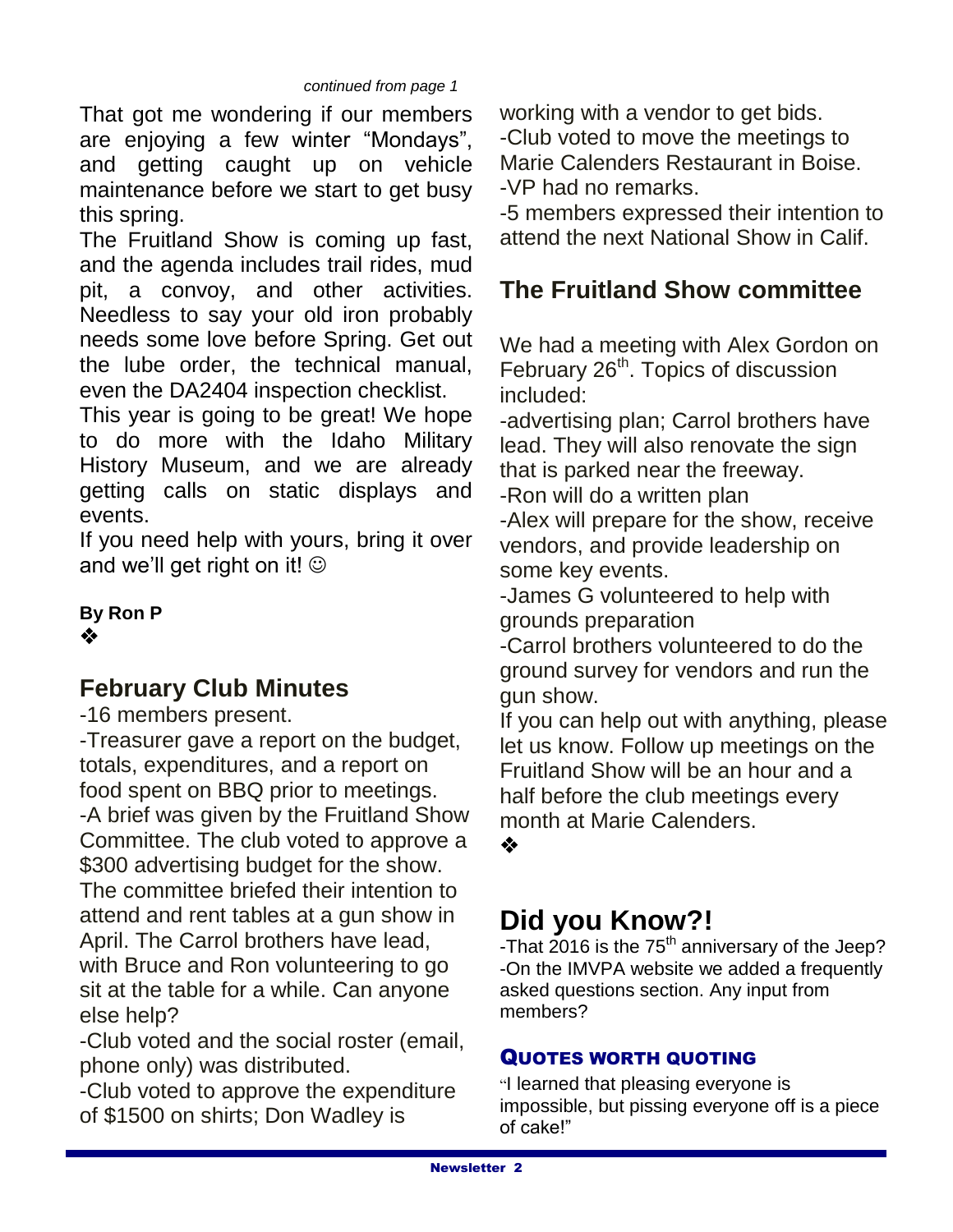# **Upcoming events:**

## SPRING 2016 CAMP DELTA AT TOWER PARK

April 18<sup>th</sup>-24<sup>th</sup>. source: http://www.mvccnews.net/event\_pages/tower\_park/tower\_park\_spring.htm This is an event well attended by the club. come to the meeting if you plan to share expenses or travel.

## KOHLER LAWN

We've been invited back! Monday, May 30<sup>th</sup> at Kohler Lawn Cemetery, 76 6th St N, Nampa, ID 83687. Exact time is to be published.

#### FRUITLAND MILITARY SHOW

Fruitland Idaho, June 1-4<sup>th</sup> 2016. This is our club annual event. Details are available on the website, online at MVPA.com, and in the MVPA Supply Line Magazine. The flyer is online. Members please send this flyer out to your friends and family!

#### NORTHWEST MOTORFEST

Saturday and Sunday, June 18<sup>th</sup>-19<sup>th</sup> 2016. Read about it at EventBrite.com. Club Lead for this event is Barry McCahill

### MVPA INTERNATIONAL CONVENTION

Pleasanton California, August 11<sup>th</sup>-13th 2016. Source: MVCCnews.net

## CAMP DELTA AT TOWER PARK

SEPTEMBER  $19^{TH}$ -25<sup>th</sup> 2016 SOURCE: HTTP://WWW.MVCCNEWS.NET/EVENT\_PAGES/TOWER\_PARK/TOWER\_PARK\_SPRING.HTM

## BOISE VETERAN'S DAY PARADE

SATURDAY, NOVEMBER 5<sup>TH</sup>, 2016. SOURCE: BOISEVETERANSDAYPARADE.ORG ❖

# **EDITORIAL: "Devotion"**

#### **By Ron P**

 It was the battle of the Chosin Reservoir during the Korean War, and a fierce snowstorm had dumped several feet of snow in the mountains. Ensign Jesse Brown was the Navy's first African American Aviator, flying the F4U Corsair. Jesse was hit by ground fire while support the US Marines, and he was forced to make an emergency landing behind enemy lines. His plane crashed with such force that he was hopelessly pinned inside. Unable to move, and badly injured, all he could do was wave weakly to his wingman, Lt. Thomas Hudner.

 A rescue helicopter was called, but Hudner thought it might reach him too late. Jesse's plane was smoking and could burst into flames any moment. He made a decision that might cost him his life, or at the very least a court martial that could cost him his career. He decided to crash land his own Corsair near Jesse's plane, so that he might be able to help his friend.

 Hudner landed violently. He made his way to Jesse through waist deep snow, only to find him hopelessly pinned inside, and losing blood. He tried desperately to free his friend, and also piled snow on the plane to keep it from bursting into flame. When the rescue helicopter arrived, the pilot attempted to help but they soon realized it was hopeless.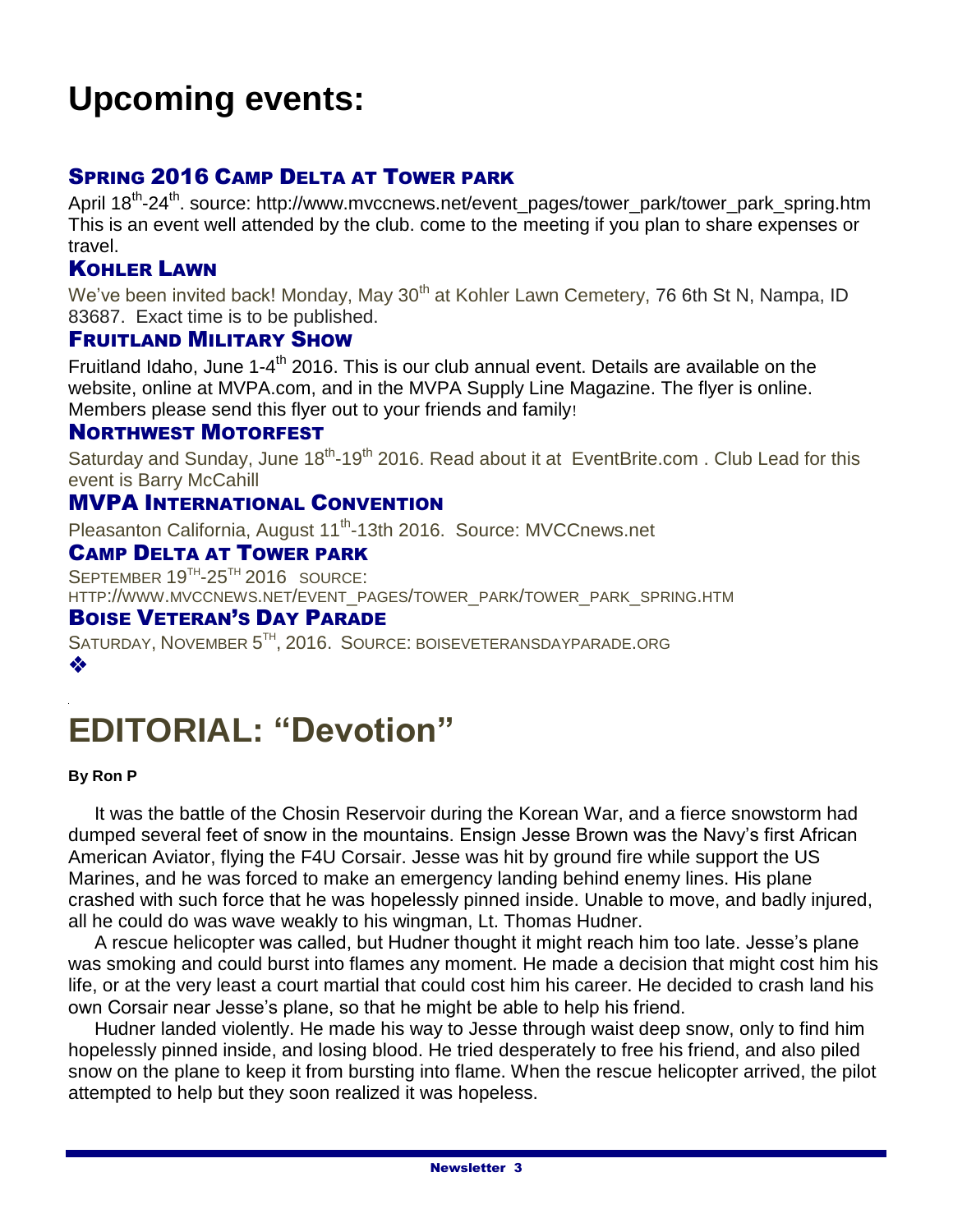It was getting late, and the old 2 seat helicopter had no night flying capability. The pilot stressed that they needed to go. As fate would have it, Jesse passed away in that moment with his friend by his side. Instead of receiving a court marshal for wrecking his Corsair, Lt. Thomas Hudner received the Medal of Honor. He subsequently retired from the Navy as Captain after a long and distinguished career. If you want to read more, there is a new book out by Adam Makos titled "Devotion".





**Photos above left: Jese Brown; above right: Thomas Hudner. Art work by Matt Hall.**

**Sources: artwork by Matt Hall, titled "Devotion". Reproduced with permission by Bryan Makos, Art Director, Valor Studios. Also read more at acepilots.com. Content used with permission by Stephen Sherman.**

❖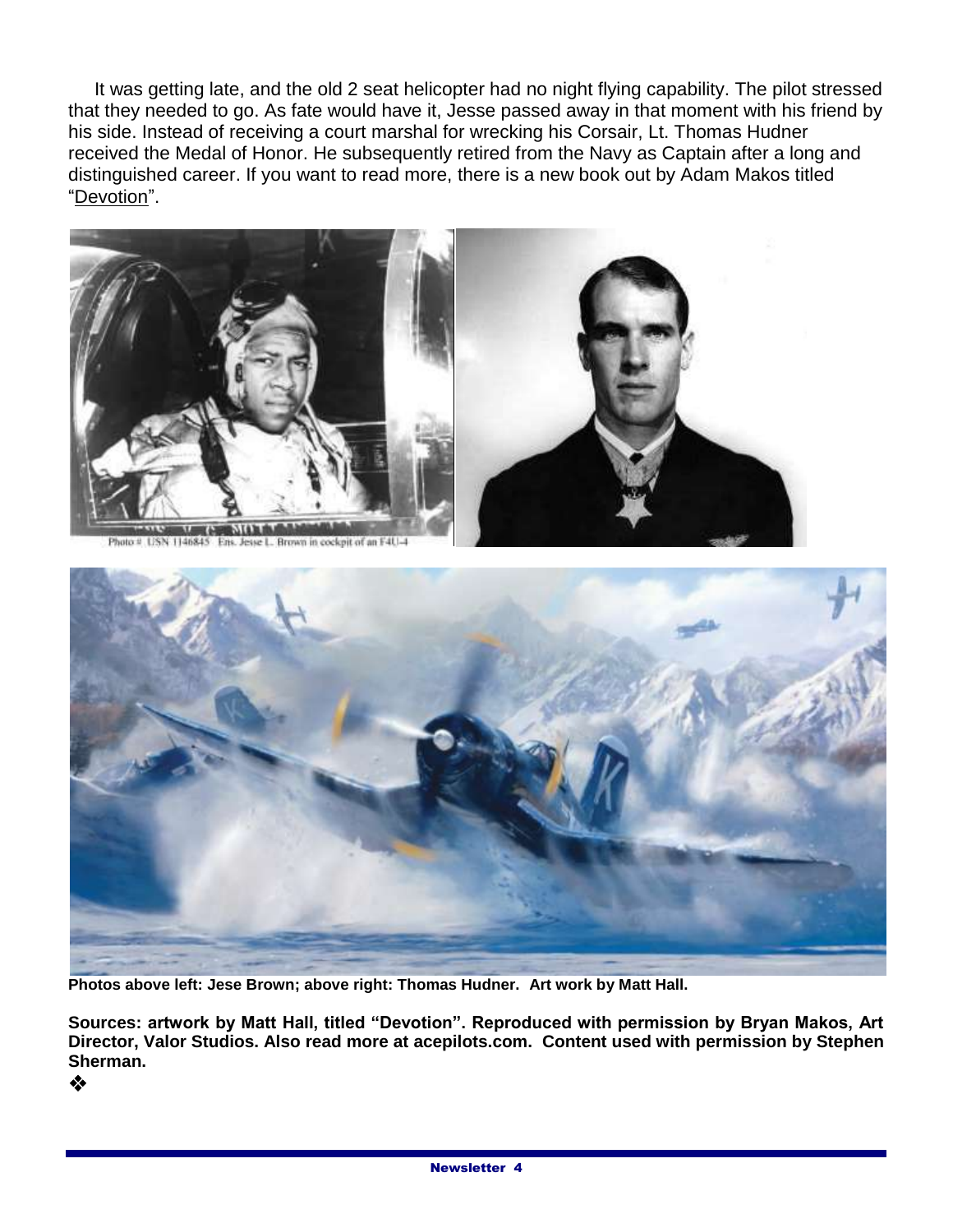# **This Month's Spy Photo**



**Photos used with permission.**

**Brigadier General (retired) Walt Smith shared some photos of his restorations at his home here in Idaho. We've been trying to recruit him into the club for a while now but he stays busy traveling to Wash D.C. and back a lot. We hope he'll join us this summer for a show or convoy!** 

❖

## **CLASSIFIED ADS**

Chris Foss at Foss appraisal services contacted us to let us know of an **estate sale in Washington**. Its short notice. This is nearly the entire collection of a local collector. Some of the Highlights include an M5A1 Stuart Tank, and M3A1 Half-Track, Command Vehicle, Troop Carrier, Training Artillery, Training Weapons, Radio Equipment, Code Equipment, Sirens, Lights, Uniforms and thousands of other related items. Go to this link for more information. Alex Gordon asked that if anyone was going, please call him.

<https://www.estatesales.net/WA/Seattle/98103/1116336>

**Raffle**. Our friends at the Boise Valley POW/MIA Corporation are raffling off a Kimber Pro Carry 2 1911 .45 pistol. Tickets are \$10. Winners will be announced at the 7<sup>th</sup> Annual Chrome at the Home event on 9/24/2016. You need not be present to win. All money collected will go to support the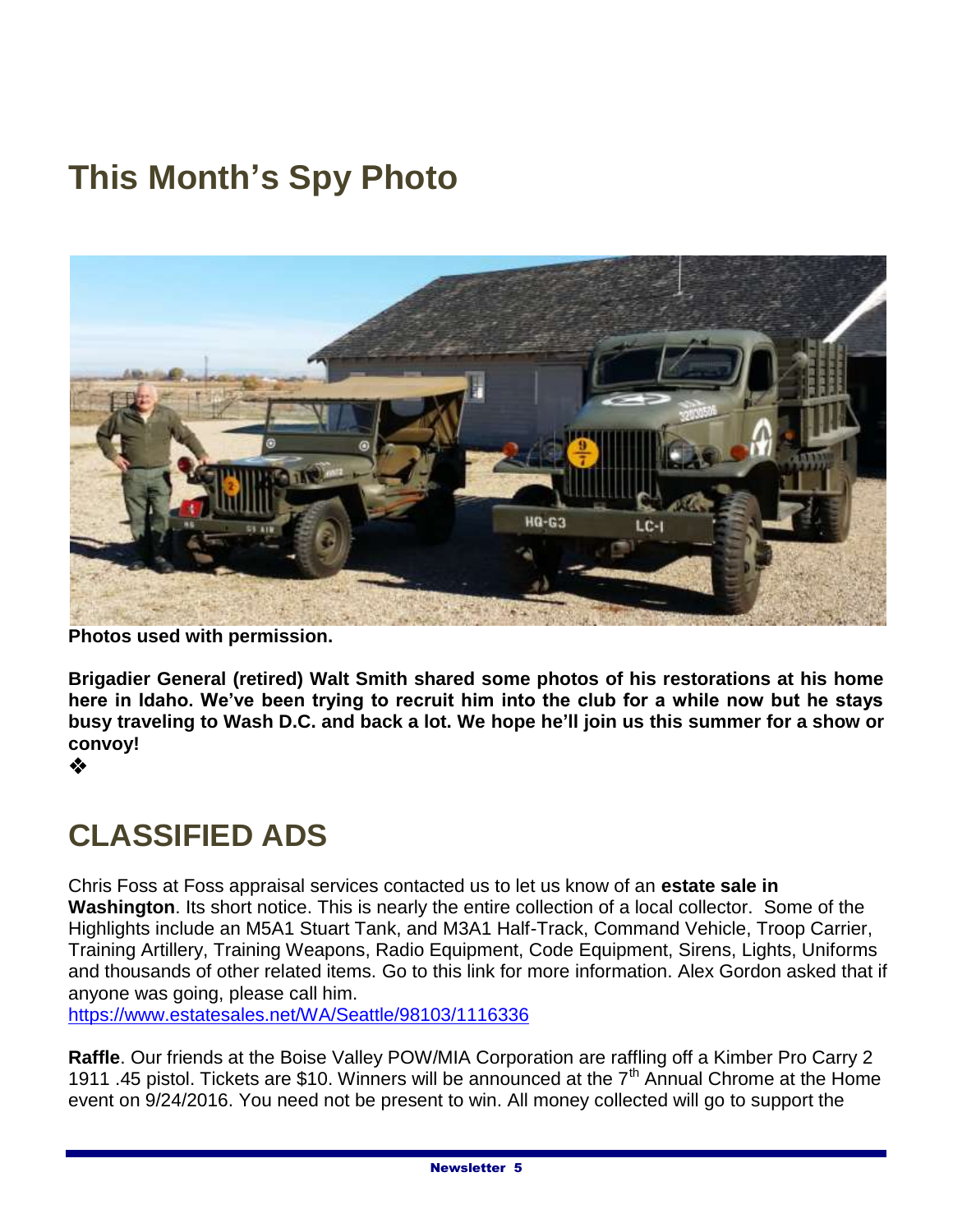Idaho State Veteran's Home and National League of POW/MIA families. More Information call 208-867-9105 or E-mail: sgt.at.arms@bvpowmia.org

-**For Sale**: (an email came out from Alex Gordon last month with lots of pictures of derelicts. He says "There is a lot of other things also cars trucks boat etc nothing in good shape! All must go call for more information 452-5335".

**-For Sale** as of FEB16: dozens of military and civilian vehicles and trailers located in Payallup WA. Call 253-355-2170 for details.

**-For Sale** as of FEB16: 1962 Willys M170, restored, beautiful condition. Located near Idaho City. There is no price on this yet. Todd noted he wasn't sure of a fair price to ask. Email Todd Marquart at [tmarquart@me.com](mailto:tmarquart@me.com)



**- For Sale**: Beretta M9 style auto 40 caliber pistol, like new, very little use. Comes with carrying case, magazines and ammo. These are over \$600 new. Will take \$450. Free wood stock for Ruger 10-22; gently used, nice condition. Two helmets: a WW1 style British Brodie and WW2 M1 without liner: \$65 each. Parting out 1941 WC winch model pickup; some parts left such as Open Cab, bed, drivetrain, frame, axles, nose, radiator, and brush guard. Email: rondoin\_98@hotmail.com

**WANTED**: Nick Wilson from England is looking for a headlight bracket for a GPA. If anyone knows of one, please get hold of Bruce Gates who will relay the information.

**WANTED** as of FEB16: want to do a yard sculpture with the rustiest MASH-era jeep…( but as rusted out as possible) Rick Kearl, voice or text: (801)628-8262 email: [rick@ospreyutah.com](mailto:rick@ospreyutah.com)

WANTED: M715. Contact Jason Fox at [snakerivertrailer@yahoo.com](mailto:snakerivertrailer@yahoo.com). would like running and minimal/no rust in cab. I don't want a restored to original one because I would like to customize it to my preference and don't want to mess up a restored piece. Other than that, I am pretty flexible. Price range \$1000 - \$7000 depending on quality and work done on vehicle.

### **Chicago Illinois**

Looking for Model CCKW 352 short wheel based version (SWV), M38A1 engine, and M151 MUTT. Call Steve Bartkowski at 708-863-3090 or steve.bartkowski@bnsf.com**.**